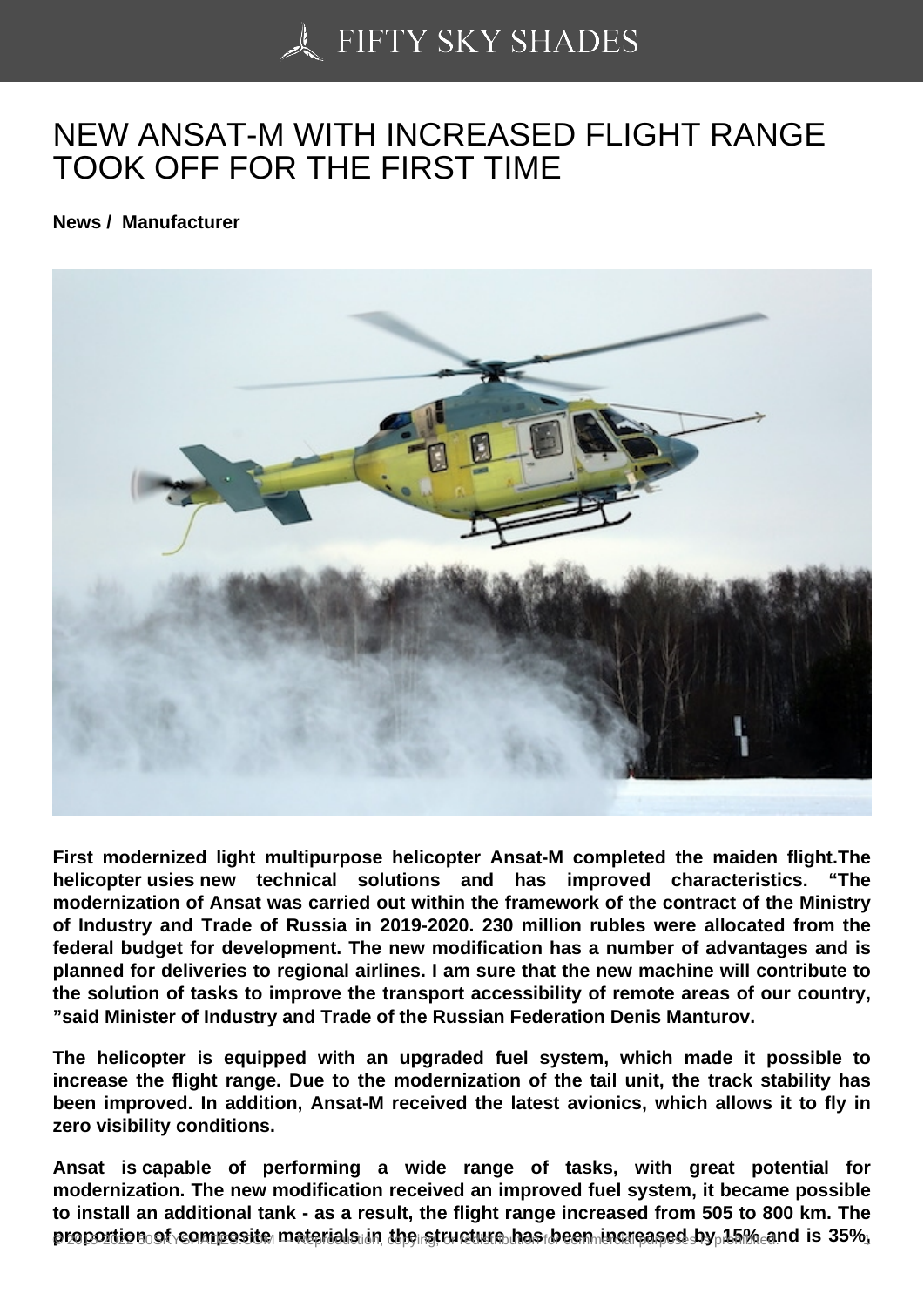**which made it possible to reduce the weight of the helicopter and improve its flight characteristics. Certification tests of Ansat-M and the first deliveries are scheduled for 2021, "said Anatoly Serdyukov, industrial director of the Rostec aviation cluster.** 

New blades of the Ansat's tail and main rotor blades with improved aerodynamics are being developed. Their use will increase the ability to maneuver and improve passenger comfort by reducing the noise level in the cabin. The use of new blades will also increase the maximum takeoff and landing altitude, cruising speed, dynamic ceiling, and take-off weight. In 2021, the aircraft is planned to be equipped with a new anti-icing system and a 3-channel autopilot for automatic flight.

The launch customer of the upgraded Ansat helicopters will be Polar Airlines. In accordance with the operator's recommendations, a new technical appearance of the helicopter was developed, which implies hangar-free storage of the helicopter, increased flight range, the presence of an antiicing system and the ability to perform instrument flights. Seven Ansat helicopters will go to the Far North, deliveries will begin in 2021. According to the terms of the contract, all vehicles will carry modern medical modules, "said Andrey Boginsky, CEO of the Russian Helicopters holding.

Ansat is manufactured at the Kazan Helicopter Plant of the Russian Helicopters holding of the State Corporation Rostec. The design of the helicopter allows it to be quickly transformed into both a cargo and a passenger version with the ability to carry up to seven people. Today, modifications of the vehicle with a medical module and a rescue winch for search and rescue operations have been certified. Ansat can be operated in the temperature range from -45 to +50 degrees Celsius and in high mountain conditions. To date, more than 90 Ansat helicopters have been handed over to Russian customers, of which about 40 are participating in the program for the development of medical aviation in the Russian Federation. They are participating in the development program for medical aviation in the Russian Federation.



**03 JANUARY 2021**